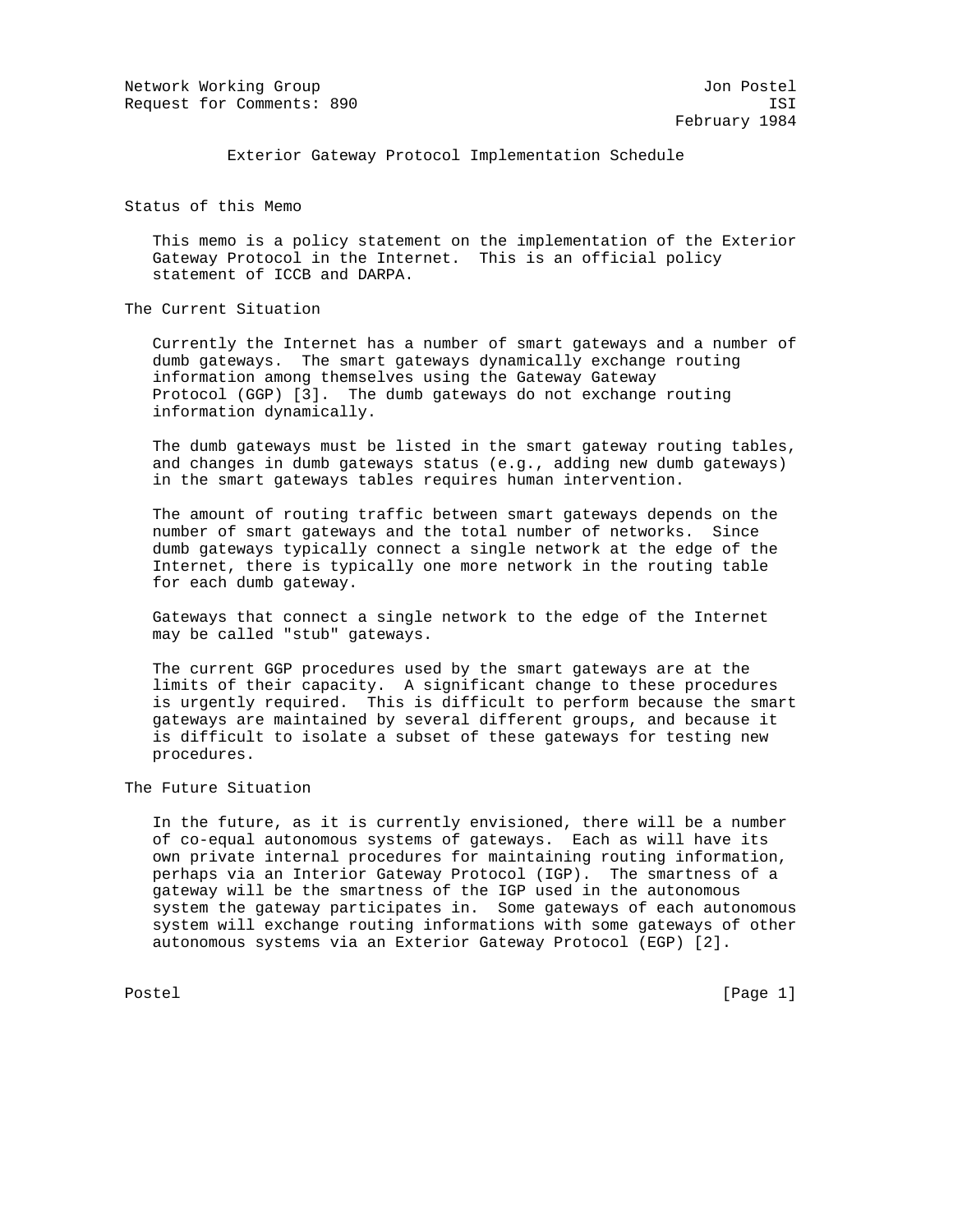The factoring of the old set of smart gateways into a number of autonomous systems allows more flexibility for the development and testing of improved routing procedures. Different autonomous systems can adopt different routing procedures internally, as long as they communicate with other autonomous systems via the EGP.

## The Transition Situation

 The first step in the transition from the current situation to the future situation is the replacement of all dumb gateways with gateways that implement at least a subset of the EGP.

 This subset is called the "Stub Exterior Gateway Protocol", and is described in RFC-888 [1].

 The second step is to factor the existing smart gateways into autonomous systems. The gateways programmed and maintained by different groups will become distinct autonomous systems. As things are, this will result in one fairly large autonomous system and three or four small autonomous systems. At this step the large autonomous system will be referred to as the "core" autonomous system. All other autonomous systems will be stubs attached to this core via EGP.

 The third step is to specify the full EGP protocol, and to allow a rich connectivity between co-equal autonomous systems.

### Policy Statement

 After 1-Aug-84 there shall be no dumb gateways in the Internet. Every gateway must be a member of some autonomous system. Some gateway of each autonomous system must exchange routing information with some gateway of the core autonomous system using the Exterior Gateway Protocol.

### Implication

 If you have a dumb gateway now, you should start doing something today to get it upgraded to, or replaced by, an EGP gateway.

#### Help Available

 There may be a gateway you can use already developed by someone. People at the following places are working on EGP gateways: BBN, MIT, Linkabit, ISI, Honeywell, and Symbolics. For more information send a message to Joyce Reynolds at mailbox "JKReynolds@USC-ISIF".

There are plans to provide EGP functionality in Berkeley 4.2 Unix.

Postel [Page 2]